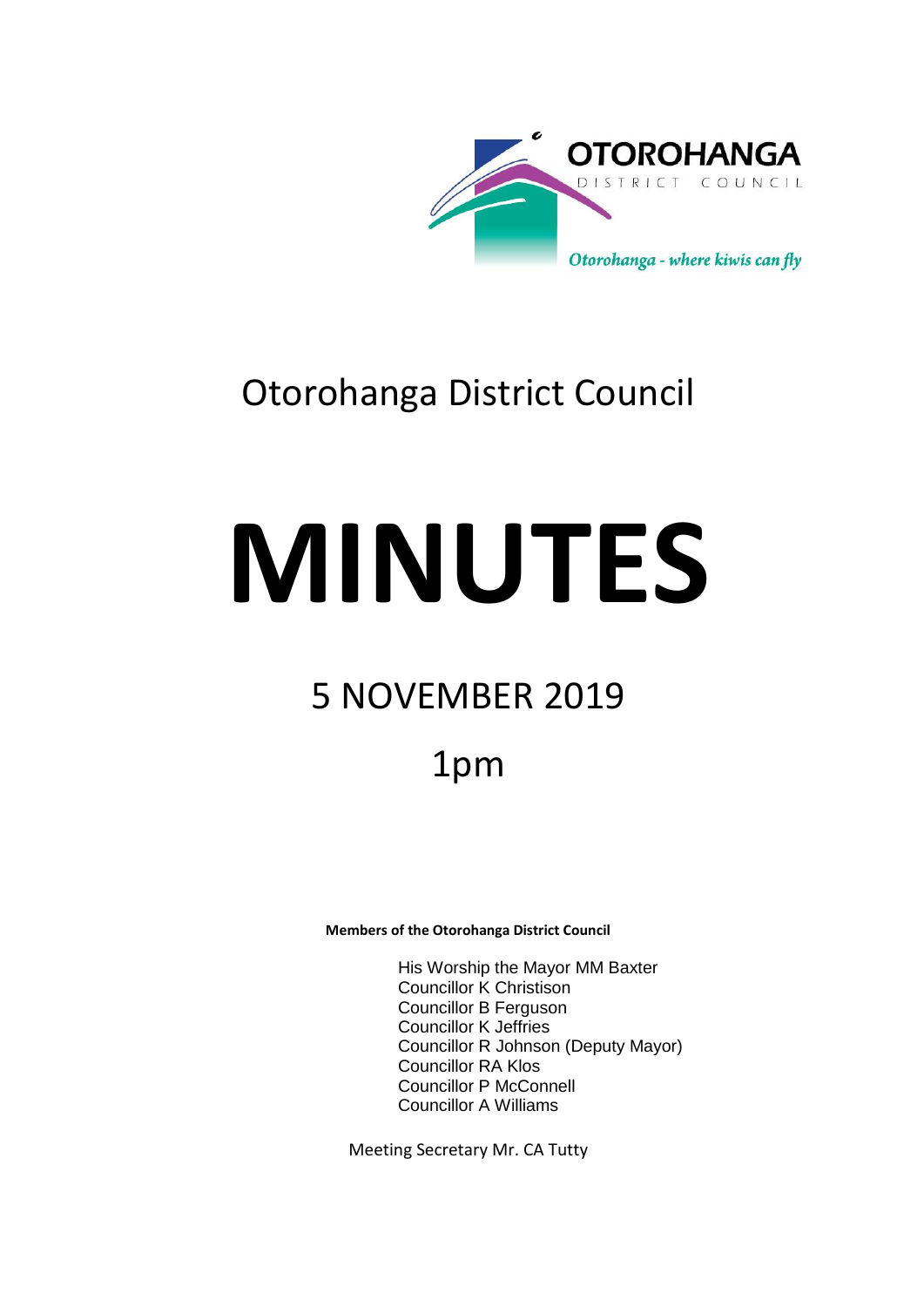### **OTOROHANGA DISTRICT COUNCIL**

#### **5 NOVEMBER 2019**

Minutes of an Inaugural Meeting of the Otorohanga District Council held in the Council Chambers, 17 Maniapoto Street, Otorohanga on Tuesday 5 November 2019 commencing at 1pm.

## **MINUTES**

#### **ORDER OF BUSINESS:**

| <b>PRESENT</b>                                                | 1 |
|---------------------------------------------------------------|---|
| <b>IN ATTENDANCE</b>                                          | 1 |
| REFLECTION / PRAYER / WORDS OF WISDOM (His Worship The Mayor) | 1 |
| <b>DECLARATION OF CONFLICTS OF INTEREST</b>                   | 1 |
| <b>PRESENTATION / FORMER COUNCILLOR K PHILLIPS</b>            | 1 |
| <b>PUBLIC FORUM</b>                                           | 1 |
|                                                               |   |

#### **REPORTS**

| ITEM 6         | HIS WORSHIP THE MAYOR VERBAL REPORT                                       |   |
|----------------|---------------------------------------------------------------------------|---|
| <b>ITEM7</b>   | <b>CHIEF EXECUTIVE REPORT 16 SEPTEMBER - 4 NOVEMBER</b>                   | 2 |
| <b>ITEM 8</b>  | <b>ADOPTION OF STANDING ORDERS</b>                                        | 2 |
| ITEM 9         | ADOPTION OF CODE OF CONDUCT                                               | 2 |
| ITEM 10        | APPOINTMENTS TO STANDING COMMITTEES OF COUNCIL AND EXTERNAL ORGANISATIONS | 2 |
| <b>ITEM 11</b> | <b>COUNCILLOR APPOINTMENTS TO OTOROHANGA AND KAWHIA COMMUNITY BOARDS</b>  | 4 |
| <b>ITEM 12</b> | <b>CONFIRMATION OF ROAD NAME</b>                                          | 4 |
| <b>ITEM 13</b> | <b>MATTERS REFERRED</b>                                                   | 4 |
|                | <b>COUNCILLOR UPDATE</b>                                                  | 4 |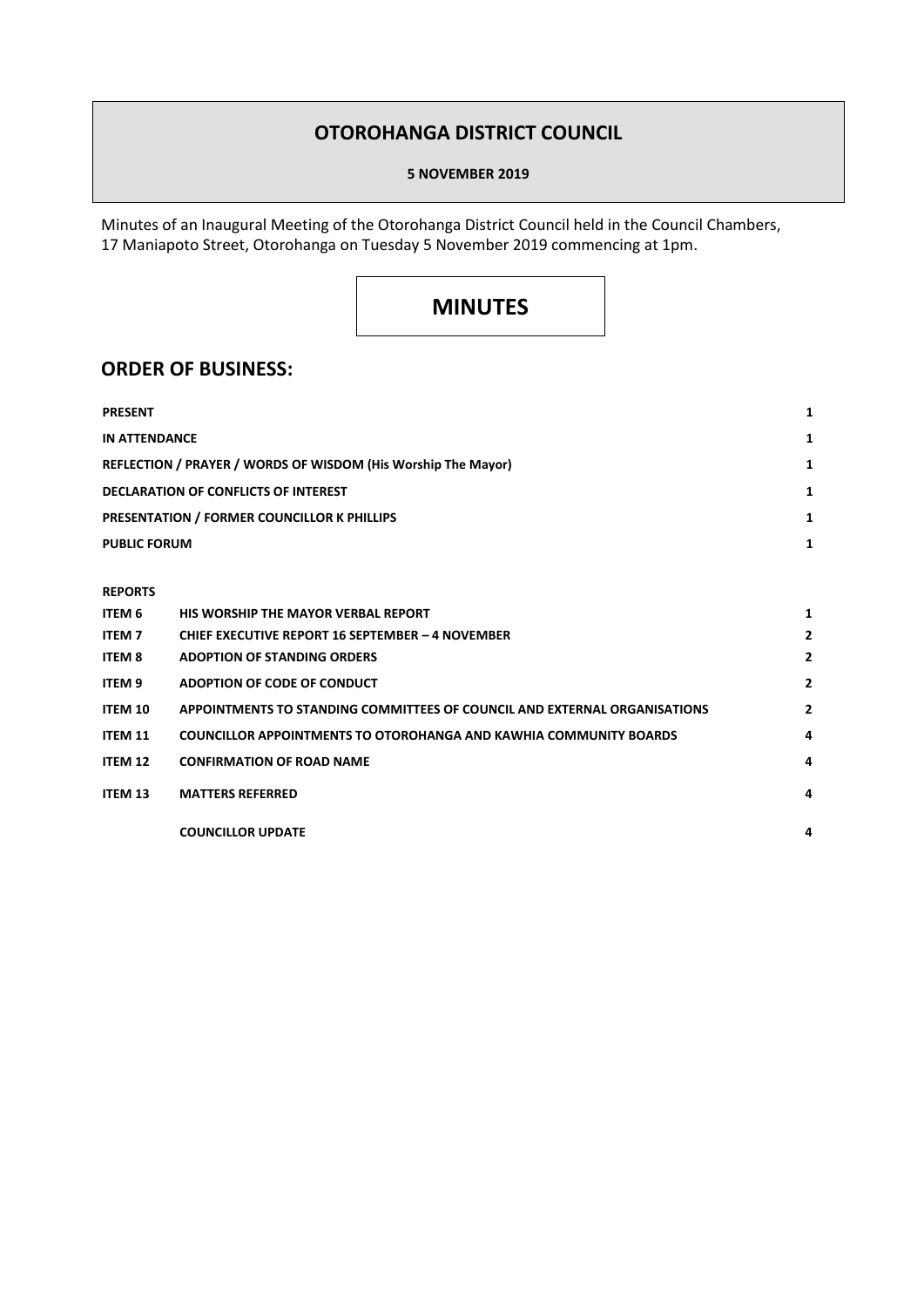#### **PRESENT**

His Worship the Mayor MM Baxter, Councillors K Christison, B Ferguson, R Johnson, K Jeffries, RA Klos, P McConnell and A Williams

#### **IN ATTENDANCE**

Ms. T Winter (Chief Executive) Messrs, A Loe (Group Manager Environment), G Bunn (Group Manager Corporate) B O'Callaghan (Finance Manager), CA Tutty (Governance Supervisor), Ms. T Ambury (Community and Economic Development Manager) and N Martinsen (Committee Secretary).

His Worship declared the meeting open and expressed good afternoon to those present.

#### **REFLECTION / PRAYER / WORDS OF WISDOM (His Worship the Mayor)**

His Worship recited "words of wisdom" to members.

#### **DECLARATION OF CONFLICTS OF INTEREST**

His Worship asked members whether they had any declarations of conflicts of interest.

No declarations of conflicts of interest were received.

#### **PRESENTATION / FORMER COUNCILLOR K PHILLIPS**

Former Councillor Mr. Ken Phillips was in attendance at the meeting.

His Worship speaking to Mr Phillips said he was a wonderful addition to Council expressing words of wisdom in particular to environmental and financial matters. He said Mr Phillips has been an absolute pleasure to work alongside and that he will be missed from Council.

His Worship said he hoped Mr Phillips had enjoyed his time on Council and thanked him for his contribution.

Mr Phillips replied apologising for missing the last two meetings of Council and explained the circumstances around this. Mr Phillips welcomed new Councillor Mr Bryan Ferguson. He expressed congratulations to returning members and newly elected members. Mr Phillips thanked Council staff for their contribution and expressed the opinion that Council has an excellent Chief Executive in place.

#### **PUBLIC FORUM**

Michaela Rangitaawa addressed members in the public forum on the following issues-

- a) Maori blocks (surveyed)
- b) Walkway Access Stop banks
- c) Streams around Te Rohe Potae Otorohanga District
- d) The use of using the words "ratepayers" on the ODC rates letter heads
- e) Mana whenua group
- f) Burial of original settlers.

His Worship thanked Ms Rangitaawa for her presentation.

#### **ITEM 6 HIS WORSHIP THE MAYOR – VERBAL REPORT**

His Worship reported on the following activities from the period 23 October 2019 to 5 November 2019 these being -

October 23 - SSEP Group meeting at Otorohanga College

- October 24 Otorohanga Support House AGM, Mayoral Graduation Ceremony
- October 25 MTFJ Noa Woolloff and himself met with the Hamilton Mayor
- October 29-30 Mayors Induction

October 31 – KCB Swearing in Ceremony

November 1 – Final Wananga for year at Makaurau Marae, Mangare

November 4 – Meeting with Shirley Johnson (Comet) MTFJ

Novemer 5 – Met with Bevan Smith (Principle advisor MOE) and Izaac Boss.

**Resolved** that His Worship the Mayor's Verbal Report be received. **His Worship / Councillor Jeffries**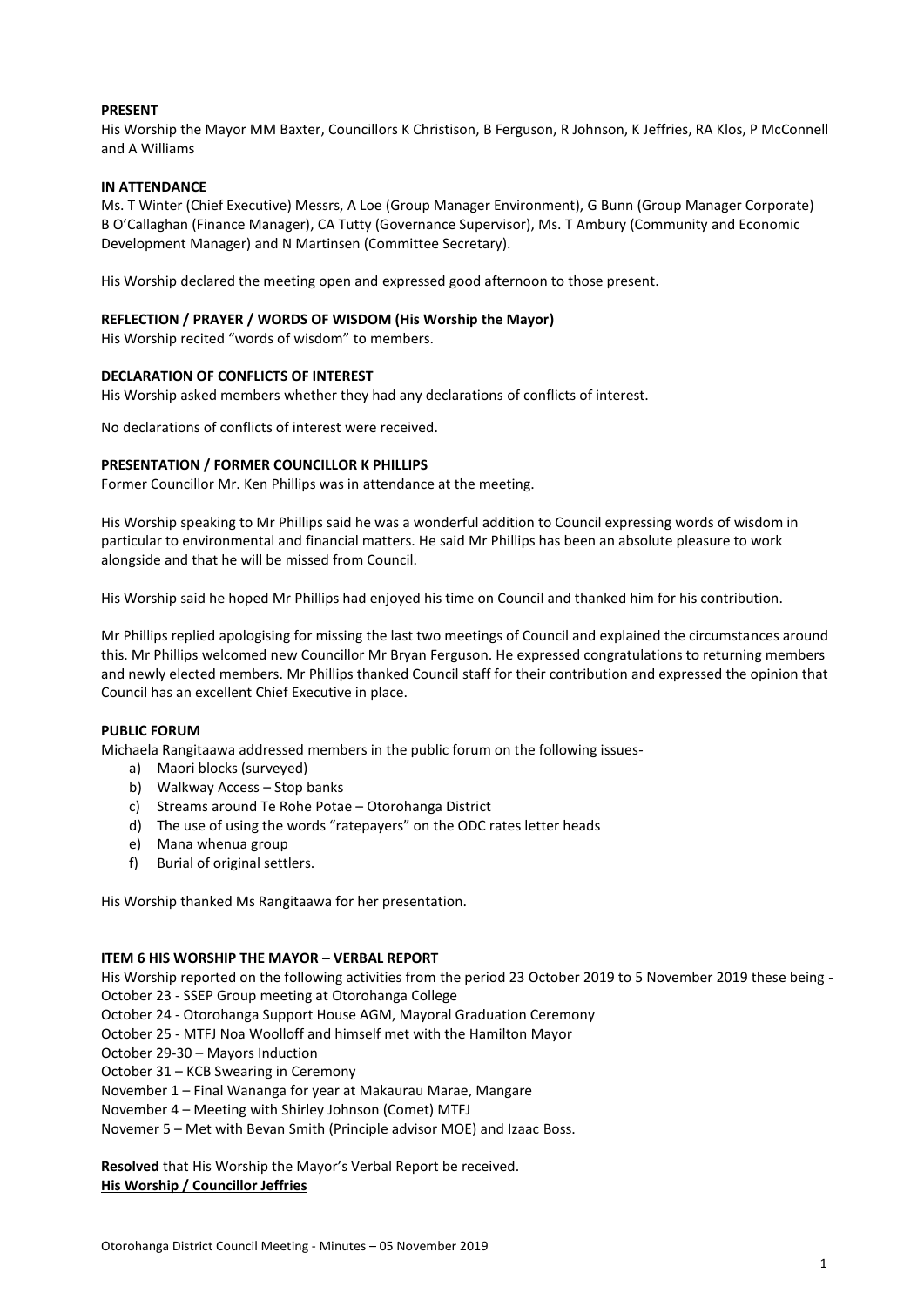#### **ITEM 7 CHIEF EXECUTIVE'S REPORT 16 SEPTEMBER – 4 NOVEMBER 2019**

The Chief Executive summarised her report on the key focus areas for her during the last two months and highlighted the following-

- a) The new role of a Strategic Planner
- b) Her appointment as Chair of the Waikato Chief Executive's Forum.

**Resolved** that the Chief Executives report be received. **His Worship / Councillor Ferguson**

#### **ITEM 8 ADOPTION OF STANDING ORDERS**

The Chief Executive summarised her report for Council to adopt Standing Orders for the 2019-22 triennium.

#### **Resolved** that

- 1) Council adopts the Otorohanga District Council Standing Orders attached as **Appendix 1** for the 2019-22 triennium.
- 2) Standing Orders includes clauses 13.11 13.16 providing members with the right to attend meetings by audio or audio visual link.
- 3) The Chairperson is able to use a casting vote as provided for in clause 19.3.
- 4) Council adopts Option C (informal) as its default option for speaking and moving motions as outlined in Clause 22.4.

#### **Councillor Johnson / Councillor Williams**

#### **ITEM 9 ADOPTION OF CODE OF CONDUCT**

The Chief Executive referred members to her report for Council to adopt the Code of Conduct for the 2019-22 triennium.

Councillor Williams referred to Clause 5 "A local authority must, when adopting a code of conduct, consider whether it must require a member or newly elected member to declare whether or not the member or newly elected member is an undischarged bankrupt" and asked whether this issue has been considered by Council.

The Chief Executive undertook to contact a representative of the Local Government New Zealand for clarification.

**Resolved** that Council adopt the Otorohanga District Council Code of Conduct as attached as Appendix 1 for the 2019-22 triennium.

**Councillor Williams / Councillor Ferguson**

#### **ITEM 10 APPOINTMENTS TO STANDING COMMITTEES OF COUNCIL AND EXTERNAL ORGANISATIONS**

The Chief Executive referred members to her report advising that under section 41A(3) of the Local Government Act 2002 the Mayor has the powers to create Standing Committees of Council, as well as appointing the Chairs and members of these committees. She said the recommendations have been compiled following a workshop of Council.

#### **Resolved** that

1. Council notes that the following Standing Committees of Council, Chairs and Members are created by His Worship the Mayor for 2019-2022 triennium.

| <b>Name of Committee</b>                            | <b>Elected Member Representative</b>                                 |
|-----------------------------------------------------|----------------------------------------------------------------------|
| <b>Risk and Assurance Committee</b>                 | Independent Chair, Cr R Klos, Cr A Williams, Cr C<br><b>Jeffries</b> |
|                                                     |                                                                      |
| Chief Executive's Review Committee<br>$\mathcal{P}$ | Chair Mayor M Baxter,<br>Deputy Mayor R Johnson, Cr A Williams       |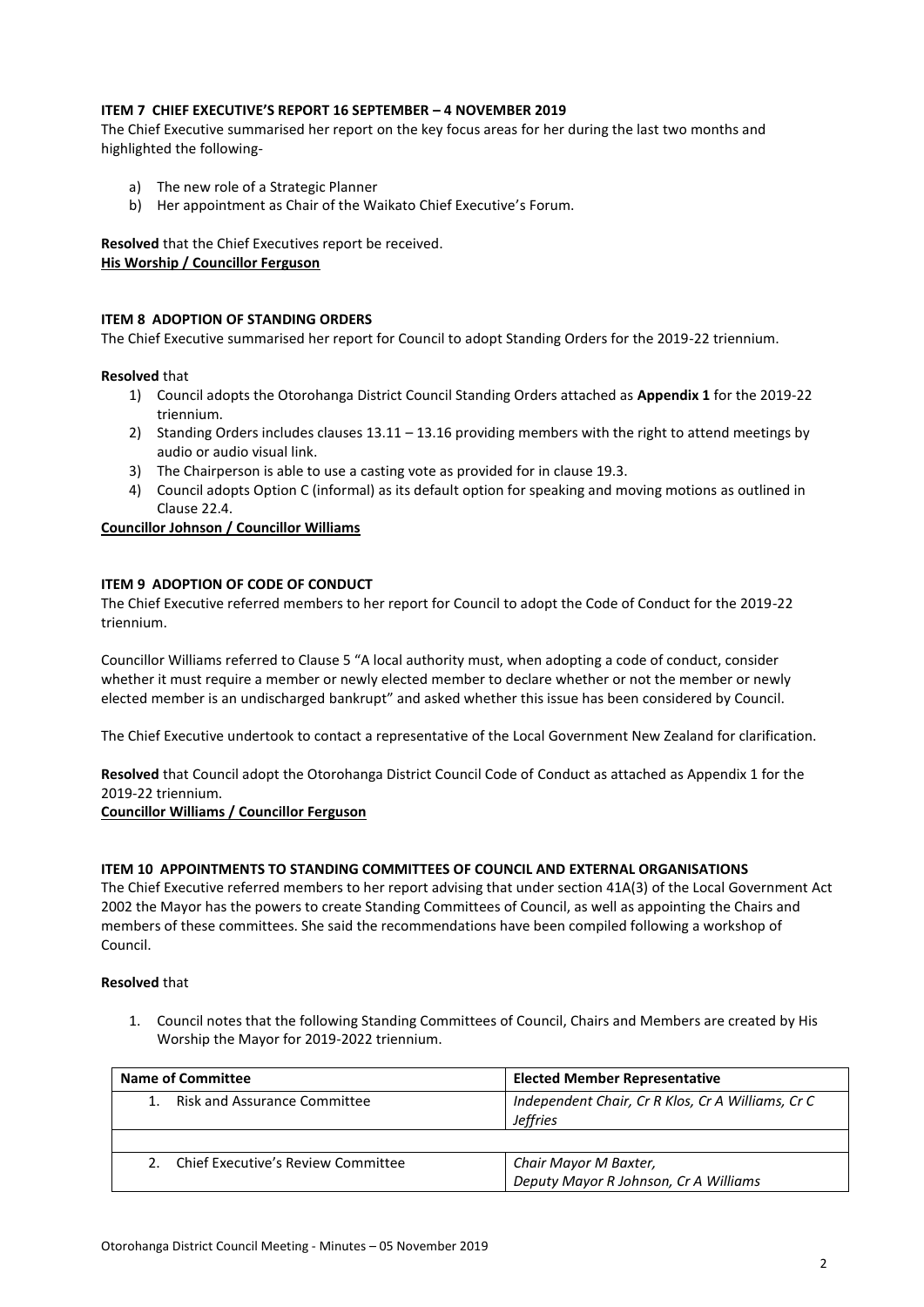| २  | <b>Grants and Awards Committee</b>       | Chair Cr P McConnell, Cr B Ferguson, |
|----|------------------------------------------|--------------------------------------|
|    |                                          | Cr K Christison                      |
|    |                                          |                                      |
| 4. | Waikato Region Civil Defence Emergency   | Mayor M Baxter, Cr A Williams        |
|    | Management Group (CDEMG) Joint Committee |                                      |

#### **Councillor Johnson / Councillor Jeffries**

 $\mathsf{r}$ 

2. That Council approves the following members to organisations requiring Council representation by constitution or legislation.

| <b>Name of Organisation/Group</b>                                                                                            | <b>Elected Member Representative</b>   |
|------------------------------------------------------------------------------------------------------------------------------|----------------------------------------|
| <b>Regional Transport Committee</b><br>1.                                                                                    | Mayor M Baxter, Cr P McConnell         |
|                                                                                                                              |                                        |
| North King Country Development Trust<br>2.                                                                                   | Mayor M Baxter                         |
|                                                                                                                              |                                        |
| 3.<br>Nga Wai o Waipa Co-Governance Group<br>(required under Nga Wai o Maniapoto (Waipa River)<br>Act 2012)                  | Mayor M Baxter, Deputy Mayor R Johnson |
|                                                                                                                              |                                        |
| Raukawa and Otorohanga District Council Joint<br>4.<br>Management Agreement (JMA)<br>(required under Waikato River Act 2010) | Mayor M Baxter, Cr R Klos              |

#### **His Worship / Councillor Williams**

3. That Council approves the following members to other groups who have requested Council representation.

|    | Name of Organisation/Group                                                           | <b>Elected Member Representative</b>                                                     |
|----|--------------------------------------------------------------------------------------|------------------------------------------------------------------------------------------|
| 1. | Waipa River Catchment                                                                | Cr K Christison                                                                          |
|    |                                                                                      |                                                                                          |
| 2. | West Coast Zone                                                                      | Cr C Jeffries                                                                            |
|    |                                                                                      |                                                                                          |
| 3. | Otorohanga District Development Board (ODDB)                                         | Cr K Christison                                                                          |
|    |                                                                                      |                                                                                          |
| 4. | Rural water supply committees (Arohena, Ranginui,                                    | Wharepuhunga Ward Cr,R Klos, Kawhia/Tihiroa                                              |
|    | Tihiroa, Waipa)                                                                      | Ward Cr A Williams, Waipa Ward Cr R Johnson                                              |
|    |                                                                                      |                                                                                          |
| 5. | Otorohanga Stopbank Pathway Reserve<br>Management Plan Working Group (established by | Cr K Christison and 2 Otorohanga Community<br>Board members to be appointed by the Board |
|    | Council resolution), operating as Stopbank Pathway                                   |                                                                                          |
|    | and Reserve Collective (SPARC)                                                       |                                                                                          |
|    |                                                                                      |                                                                                          |
| 6. | Waikeria Prison Community Liaison Group                                              | Cr B Ferguson                                                                            |
|    | (required under Resource Consent conditions)                                         |                                                                                          |
|    |                                                                                      |                                                                                          |
|    | 7. Waikeria Prison Community Impact Group                                            | $CrR$ Klos                                                                               |
|    | (required under Resource consent conditions)                                         |                                                                                          |
|    |                                                                                      |                                                                                          |
| 8. | Happy Valley Nutrition Community Liaison Group                                       | Unspecified representation, open for any EMs to                                          |
|    | (required under Resource consent conditions)                                         | attend                                                                                   |
|    |                                                                                      |                                                                                          |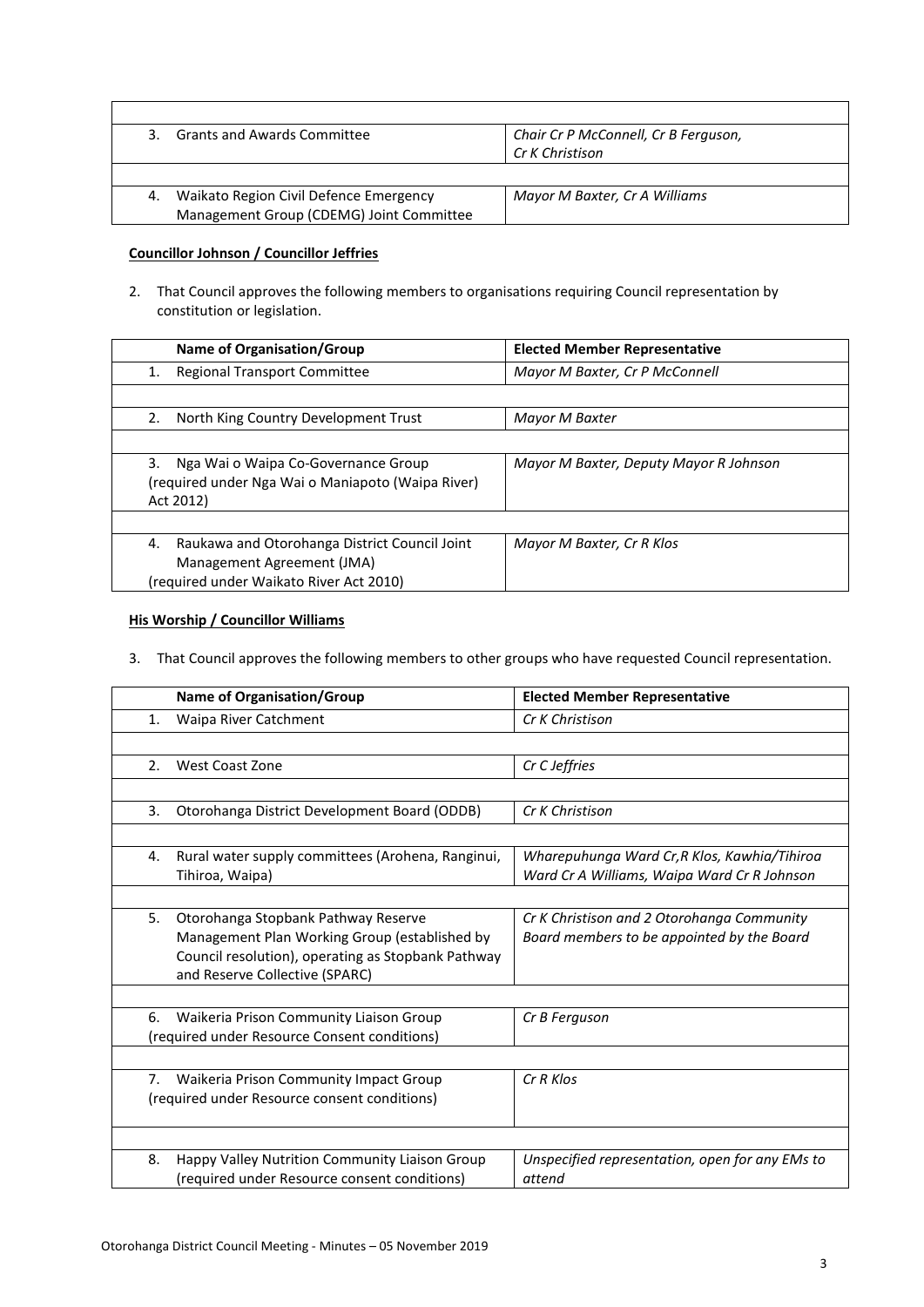#### **Councillor Christison / Councillor Ferguson**

#### **ITEM 11 COUNCILLOR APPOINTMENTS TO OTOROHANGA AND KAWHIA COMMUNITY BOARDS**

The Chief Executive referred to her report advising that under Section 19F of the Local Electoral Act 2001 this authorises Council to appoint Councillors to Community Boards.

She also referred to an email she forwarded to members on 4 November 2019 providing more context around the recommendations specifically the ones for the Kawhia Community Board.

His Worship confirmed that he had also received feedback from members of the Kawhia Community Board.

**Resolved** that pursuant to Section 19F of the Local Electoral Act 2001;

- I. Councillor Paul McConnell and Councillor Katrina Christison are appointed to the Otorohanga Community Board, and;
- II. Councillor Annette Williams is appointed to the Kawhia Community Board for a period of 18 months from 5 November 2019 to 5 May 2021.
- III. Councillor Kit Jeffries is appointed to the Kawhia Community Board for a period of 18 months from 6 May 2021 until the end of the triennium.

#### **Councillor Christison / Councillor Jeffries**

#### **ITEM 12 CONFIRMATION OF ROAD NAME**

The Group Manager Environment summarised his report advising a road name is required for a private right of way connecting to Te Tahi Road that services ten residential lots. It was a condition of the subdivision consent that the owners in consultation with local iwi submit a road name for Council to approve.

**Resolved** that Council confirm the road name Tiwarawara Lane for a private right of way that is located on the southern side of Te Tahi Road at the end of the formed roadway. **His Worship / Councillor Williams**

#### **ITEM 13 MATTERS REFERRED FROM 8 OCTOBER 2019**

The Chief Executive took members through the matters referred and requested that the preparation of draft policies be prioritised.

Following discussion it was agreed that the following policies be prepared first

- Occupancy Policies
- Trading in Public Places Policies

It is the intention that these draft policies be presented to the December meeting of Council.

The Group Manager Environment informed members that no changes to policies will be able to be in place for this coming summer period.

Following further discussion the following actions were agreed to;

- Delete item 16 July 2019 Invite scientist from Waikato Regional Council
- His Worship extend an invite to Chair and CEO of Te Waka to present to Council

#### **COUNCILLOR UPDATE**

Councillor Williams

- Reported she attended the mayoral graduation and the swearing in of the Kawhia Community Board.
- Councillor Williams submitted an apology for lateness for the team building session to be held on the 29 November 2019.

Councillor Klos

- Attended the Waikeria Prison Celebrating long service staff
- Attended the Waikeria impact forum requirement of the environment court
- Reported that a nomination has been received from the Arohena area for the forth-coming sports awards.